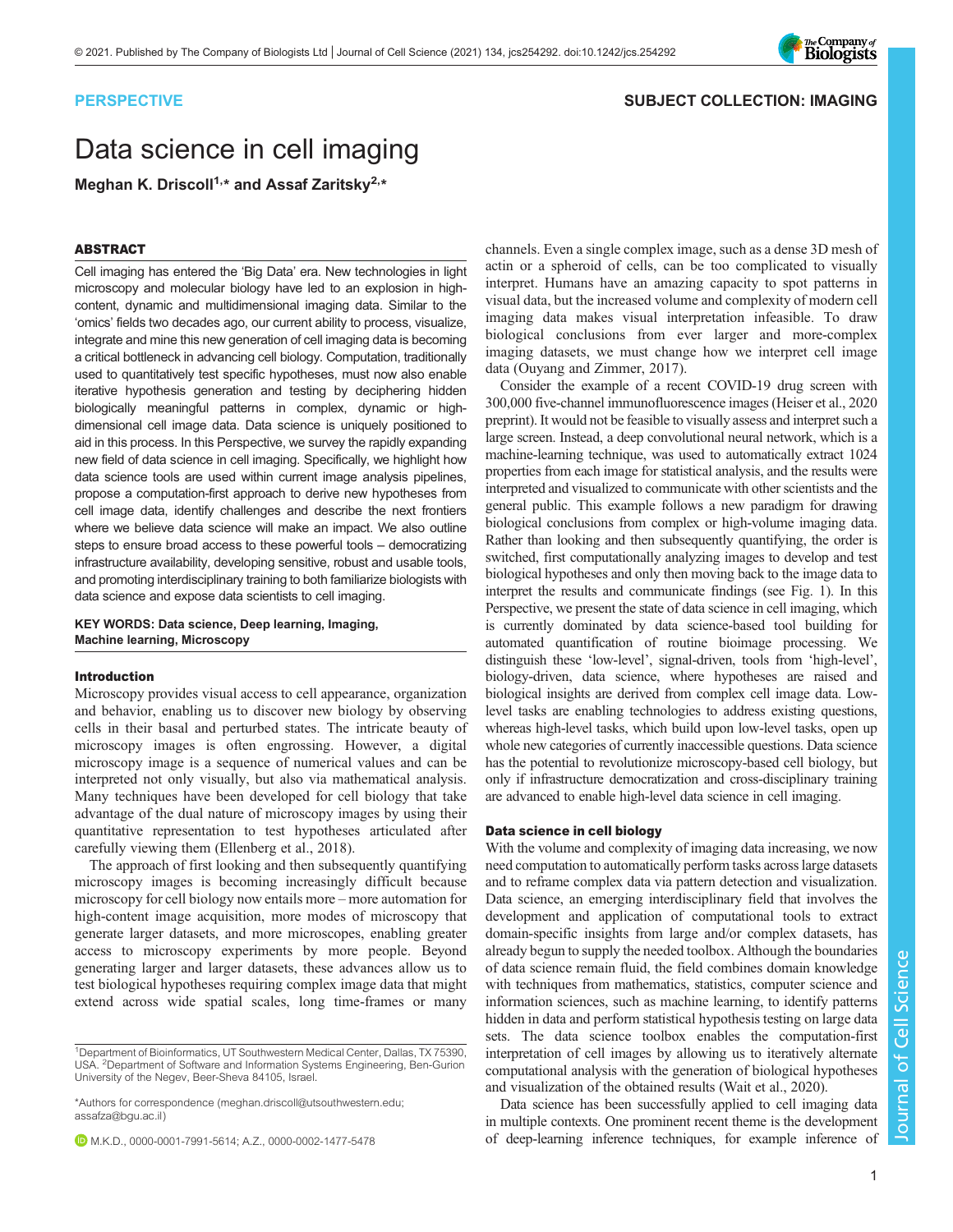<span id="page-1-0"></span>

Fig. 1. Image analysis workflows. (A) In a typical microscopy-heavy research project, scientists acquire and observe images, and then form and quantitatively test hypotheses based on their observations. (B) We propose that in the future it will be necessary to flip this procedure; first acquiring and quantifying images and only then interacting with the data to further form and test hypotheses.

high-resolution images from low-resolution images or inference of cell structure directly from images [\(Belthangady and Royer, 2019](#page-5-0); [Eisenstein, 2020\)](#page-5-0). In general, machine-learning algorithms fit generic mathematical models to data. In contrast to traditional machine learning, where models are learned from data features manually engineered by experts, deep learning enables analysis without relying on predetermined features. Instead, a hierarchy of image features is generated directly from the data, simultaneously with the model learning process. This is achieved by using ground truth annotations to train a model to map an input image to a predicted annotation, for example, mapping every pixel in a fluorescence image to its corresponding foreground or background annotation. During training, the model is automatically optimized for a given task by gradually adjusting its internal parameters according to the errors it makes, in a process called back-propagation. Deep learning has already revolutionized machine-learning-driven fields and, in microscopy, has mostly been used to improve the robustness and performance of standard bioimage-analysis tasks, such as segmentation, tracking and classification ([Moen et al., 2019; Ouyang et al., 2019a; Ronneberger](#page-6-0) [et al., 2015; Van Valen et al., 2016](#page-6-0)). It has also provided solutions to other, less-routine, computational tasks. For example, image restoration algorithms attempt to enhance image quality by inferring high-quality images from low-quality data ([Weigert et al., 2018](#page-6-0)) using a variety of strategies, such as by taking advantage of structural redundancy in an image to reconstruct high-quality super-resolution images from under-sampled localization microscopy data [\(Ouyang](#page-6-0) [et al., 2018](#page-6-0)), or by performing point spread function engineering for single-molecule localization [\(Nehme et al., 2020\)](#page-6-0). Other applications include the inference of intracellular organelle localization from labelfree images and the mapping of different cell microscopy modalities onto one another [\(Christiansen et al., 2018;](#page-5-0) [Ounkomol et al., 2018\)](#page-6-0), with potential applications including high-content screening [\(Cheng](#page-5-0) [et al., 2021\)](#page-5-0) and the prediction of the functional cell state, such as stages of the cell cycle or disease progression ([Buggenthin et al., 2017](#page-5-0); [Eulenberg et al., 2017](#page-5-0); [Yang et al., 2020;](#page-6-0) [Zaritsky et al., 2020](#page-7-0) preprint).

A second theme of data science in cell imaging is high-content cell profiling, where the distributions of image-derived single-cell measurements, such as length, area and fluorescence brightness, are used to define fingerprints of cell populations under different experimental conditions [\(Perlman et al., 2004](#page-6-0)). By distilling often large image datasets into succinct fingerprints, cell profiling renders datasets accessible to biological interpretation by users. For example, CellProfiler, a popular software tool for high-content image analysis, encourages a 'measure everything, ask questions later' approach to image analysis [\(Caicedo et al., 2017](#page-5-0); [Carpenter](#page-5-0) [et al., 2006](#page-5-0); [Chandrasekaran et al., 2020\)](#page-5-0) by enabling users to first

quickly extract and visualize a wide variety of quantitative measures before deciding which are biologically important. These imagebased cell profiling ideas are now beginning to be applied to morecomplex model systems, including the screening of 3D patientderived organoids ([Beck et al., 2021](#page-5-0) preprint; [Betge et al., 2019](#page-5-0) preprint; [Serra et al., 2019\)](#page-6-0).

There are many other examples of the application of data science to cell imaging that are specific to particular biological subdomains. These include, for example, quantitative representations of cell shape in 2D [\(Bagonis et al., 2019](#page-5-0); [Chan et al., 2020](#page-5-0) preprint; [Keren et al.,](#page-6-0) [2008](#page-6-0); [Pincus and Theriot, 2007\)](#page-6-0) and in 3D [\(Driscoll et al., 2019; Elliott](#page-5-0) [et al., 2015\)](#page-5-0), perturbation-free inference of information flow in signaling pathways via 'computational multiplexing'-based fluctuation analysis ([Lee et al., 2015](#page-6-0); [Machacek et al., 2009\)](#page-6-0), statistical-based methods for classification and characterization of protein localization patterns and intracellular organization [\(Boland et al., 1998](#page-5-0); [Boland and](#page-5-0) [Murphy, 2001](#page-5-0); [Glory and Murphy, 2007](#page-5-0); [Ouyang et al., 2019b; Peng](#page-6-0) [and Murphy, 2011](#page-6-0)), atlases for intracellular organization and their analyses [\(Cai et al., 2018](#page-5-0); [Heinrich et al., 2020](#page-5-0) preprint; [Thul et al.,](#page-6-0) [2017](#page-6-0); [Viana et al., 2020](#page-6-0) preprint), time-series analyses of heterogeneous dynamic molecular events ([Aguet et al., 2013; Bhave](#page-5-0) [et al., 2020](#page-5-0); [Goglia et al., 2020](#page-5-0); [Jacques et al., 2020](#page-6-0) preprint; [Wang](#page-6-0) [et al., 2018](#page-6-0), [2020](#page-6-0)), tracking of lineage, tissue structure and dynamics in development, morphogenesis and collective cell migration ([Amat](#page-5-0) [et al., 2014](#page-5-0); [Etournay et al., 2016](#page-5-0); [Hartmann et al., 2020](#page-5-0); [Keller, 2013](#page-6-0); [Zaritsky et al., 2017\)](#page-7-0), graph representations of dynamic cellular processes [\(Gut et al., 2015\)](#page-5-0), integration of single-cell omics and imaging data ([Villoutreix, 2021](#page-6-0); [Yang et al., 2021\)](#page-7-0), and machine learning for automated microscopy [\(Royer et al., 2016](#page-6-0); [Waithe et al., 2020](#page-6-0)).

The emerging use of data science tools is revolutionizing many fields, including the social sciences and business, and its impact in cell biology will likely grow. Even just a few years ago, advanced programming skills were needed to implement data science pipelines. Recently, however, user interfaces and other tools have been developed ([Bannon et al., 2021; Fazeli et al., 2020;](#page-5-0) [Ouyang et al.,](#page-6-0) [2019a](#page-6-0); [Stringer et al., 2021; Von Chamier et al., 2020](#page-6-0) preprint), rendering data science in cell imaging more accessible to a wide range of researchers.

## Hierarchies of data processing in microscopy

The robust and versatile construction of computational pipelines for cell imaging is built on two software design concepts – modularity and abstraction. Modularity and abstraction are what make image analysis pipelines broadly useful and were arguably the key conceptual software advances that fueled the development of modern-day computing.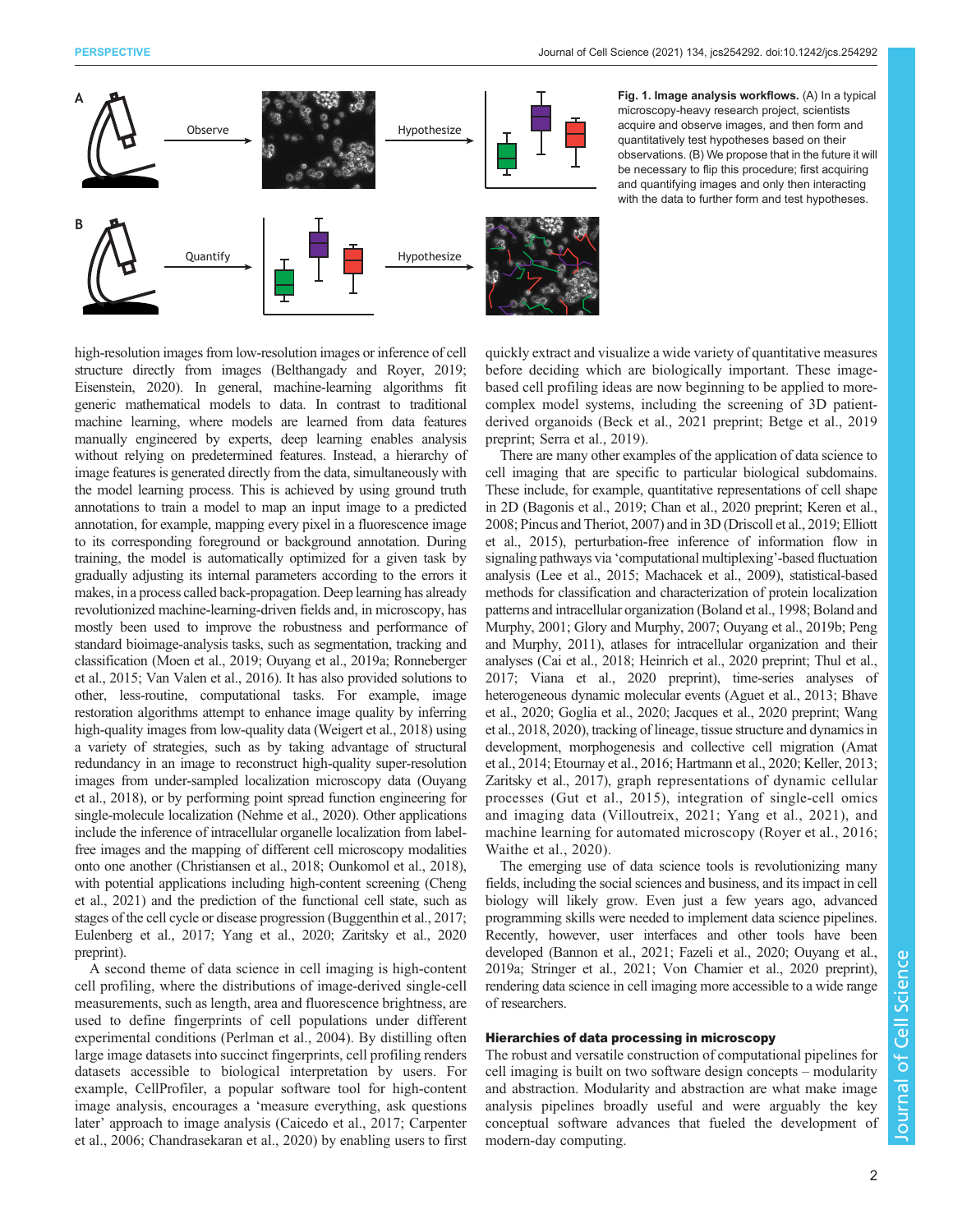Building a modular pipeline requires decomposing the main image-analysis task into discrete subtasks that are as independent and generalizable as possible. For example, analysis of nuclei movement in an embryo could be decomposed into a nuclei detection problem, followed by generic object tracking, and then track analysis. The power of modularity stems from the ability to construct complex image analysis pipelines from smaller components that can be designed independently, yet function together. This promotes the reuse of successful modules in many pipelines.

Abstraction is a process that enables modular design by promoting both module reuse and simplicity, hiding algorithmic details within modules, and exposing the inner working of modules to other modules only when necessary. Abstraction enables users and tool developers to focus only on the details that are immediately relevant instead of conceptualizing the algorithm in its full complexity. For example, there exist countless proprietary microscopy file formats, each differently encoding the image and its corresponding metadata. The software Bio-Formats ([Linkert](#page-6-0) [et al., 2010\)](#page-6-0), which is executed every time a user reads or writes image data in the image processing program Fiji, provides the abstraction that allows users to access image data without having to be aware of the exact encoding of the different file formats.

Modularity and abstraction are concepts that go hand-in-hand to enable effective problem solving with abstraction enabling modularity. For example, Fiji promotes the construction of modular image analysis pipelines via plugins. Plugins are the modular components composing these pipelines, each solving a well-defined problem and providing an abstract input–output interface. Such implementation enables straightforward reuse of the same plugin in different pipelines, switching between different components with the same interfaces, and expansion of existing pipelines.

The modules that compose image analysis pipelines can be crudely partitioned into two categories, low-level (signal driven) and high-level (biology driven) (see Fig. 2). Low-level tasks are the signal-driven processing steps that take images or image-derived data and transform them into other images or sequences of numbers. Low-level tasks include image preprocessing (e.g. deconvolution, stage drift correction and tiling fields of view), detection and/or segmentation (e.g. identifying cells/intracellular organelles within an image), and tracking. It is the low-level tasks that enable the automated and complete processing of large image datasets [\(Danuser, 2011\)](#page-5-0). Importantly, devising effective solutions for low-level tasks requires deep algorithmic knowledge, and sometimes deep understanding of the imaging and optical settings. Domain knowledge can be very helpful. For example, knowledge of the bending properties of microtubules could allow preliminarily detected microtubules that have an unrealistic bend to be excluded from further analysis. However, in most cases, deep knowledge of the biological system or question is not necessary to solve low-level tasks.

High-level tasks are biology driven, transforming large or otherwise difficult to interpret sets of data, which are generally the outputs of low-level tasks, into information that can be directly understood to draw biological conclusions. High-level tasks include data visualization and exploration, model fitting, and statistical inference and comparisons. In contrast to most low-level tasks, high-level tasks always require deep knowledge of the particular biological domain. In order to formulate testable hypotheses, one must understand the biological process at hand and be aware of the experimental and computational techniques available to extract information hidden within the image data. Admittedly, it is currently difficult to point to specific major breakthrough discoveries in cell biology achieved by applying data science to cell imaging. However, both low- and high-level tasks carry the potential to transform the field. Biological discovery is driven by enabling technologies – data science applied to low-level tasks will open the door to addressing existing questions that were previously inaccessible due to a lack of suitable powerful methods. Highlevel application of data science may unlock completely new fields driven by new types of questions and new ways to discern cell imaging data.

## Moving beyond tool building

Data science tools have already been extensively adapted for a variety of low level tasks, such as image enhancement [\(Weigert](#page-6-0) [et al., 2018](#page-6-0)), segmentation ([Caicedo et al., 2019;](#page-5-0) [Isensee et al.,](#page-6-0)



Fig. 2. Hierarchy of image analysis tasks. (A) Image analysis pipelines can be decomposed into low-level (blue) and high-level (green) tasks, with low-level tasks generally preceding high-level tasks. (B) An example image-analysis pipeline for microtubule tracking with low-level tasks shown blue and high-level tasks shown green. Here, images are first registered, or aligned across frames, to account for microscope movement. Next, the cell is segmented, or distinguished from the background, and the microtubule tips are detected. The cell segmentation is used to filter tips by location, removing spurious detections outside the cell, and the cell segmentation and tip detections are separately tracked across frames. Finally, using information derived from a cell-tracking analysis, the tip tracks are analyzed to generate biological insight. In this example, only the track analyses are high-level tasks, since they are the only tasks whose outputs can be directly interpreted to gain biological insight.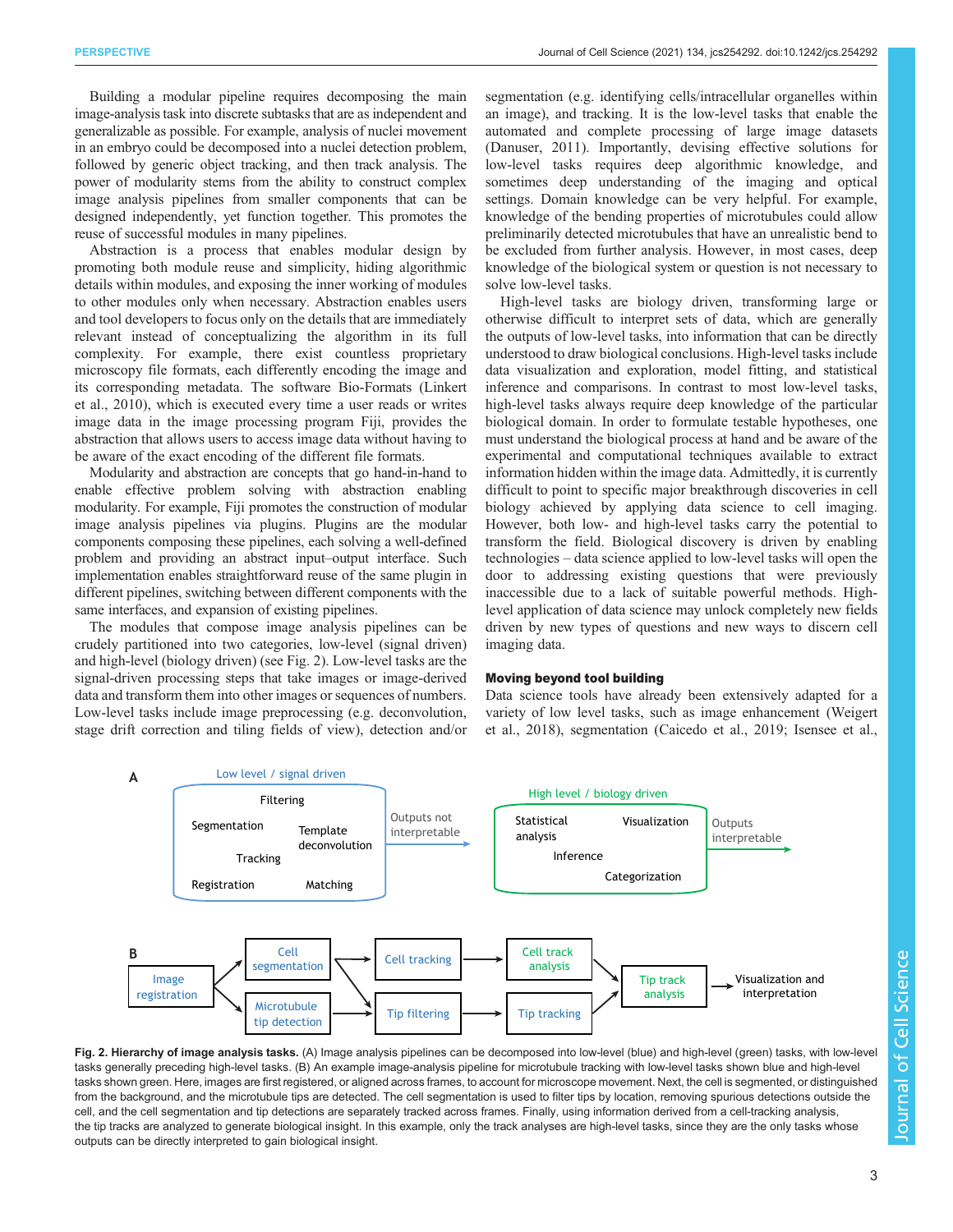[2020](#page-6-0); [Stringer et al., 2021; Van Valen et al., 2016\)](#page-6-0) and tracking [\(Ulman et al., 2017\)](#page-6-0). Indeed, most efforts in the thriving bioimage informatics community have been invested in these types of automation and tool building projects [\(Meijering et al., 2016](#page-6-0)). Lowlevel tool building is essential for advancing almost all cellimaging-based research, but is not sufficient to answer biological questions. For example, even if all the cells in a developing zebrafish embryo are segmented and tracked, this alone does not provide biological insight. Rather, the tracks must be further visualized and analyzed with the underlying biology in mind.

Why has the bioimage analysis community so far focused on lowlevel analysis tasks at the expense of the high-level tasks that yield exciting biological discoveries? We believe that this focus stems from two main causes. First, low-level tasks are the most common problems encountered by any microscopist and thus draw community attention as obvious important questions worth tackling. Furthermore, they are the initial steps in any quantification. This may seem trivial; however, developing algorithms for high-level tasks is complicated by the need to first deploy an array of low-level tasks, whereas developing low-level algorithms simply requires the raw data.

Second, low-level tasks are simpler for researchers outside the field of biology to tackle, and are particularly well-suited to computer scientists. Low-level tasks are often readily formulated as abstract computational problems and developing algorithms for them does not typically require any specific 'domain' knowledge. In addition, a major motivation for researchers from applied computational sciences, such as computer vision, is algorithmic elegance and efficiency. Publishing and career advancement in computer science is driven by novelty in algorithm design, performance, robustness and, for some applications, usability. Utility to other fields, such as biology, is not emphasized. Moreover, the gold standard for evaluating most low-level applications is comparison with human annotation; however, there is often no correspondingly simple way of evaluating high-level algorithms whose utility is understood only in the context of a particular biological domain. Accordingly, application of data science techniques in cell imaging is heavily biased toward low-level tasks.

# Building robust image analysis pipelines requires shared infrastructure

No one research lab can be expert at the full spectrum of low- and high-level tasks needed to draw robust biological conclusions from imaging data. In fact, few labs currently have the expertise and resources to take a computation-first approach to cell imaging data. To utilize the full power of modern microscopy, we must democratize access to computational analysis tools, data and training.

Although well-designed algorithms that employ modularity and abstraction enable the reuse of tools across labs, good software design alone is not enough. Moving beyond low-level tasks requires shared infrastructure to enable the joint development of algorithms and the open use of data. Such infrastructure promotes the exchange of open-source software and image-analysis toolboxes that enable an effective quantification of low-level tasks and allows developers to focus on one component of interest without the need to build a full analysis pipeline to support it. Image-analysis software, such as Fiji [\(Schindelin et al., 2012\)](#page-6-0), CellProfiler ([Carpenter et al., 2006\)](#page-5-0), Icy ([de Chaumont et al., 2012\)](#page-5-0) and Ilastik [\(Berg et al., 2019](#page-5-0)), as well as open-software libraries (e.g. scikit-learn; [Pedregosa et al., 2011\)](#page-6-0), have so far played this role, with deep-learning-specific platforms, such as ImJoy and ZeroCostDL4Mic, beginning to be released

[\(Haase et al., 2020;](#page-5-0) [Ouyang et al., 2019a; Von Chamier et al., 2020](#page-6-0) preprint). Support for these platforms was recently consolidated to a single online forum (<https://forum.image.sc/>), which is very active with frequent use by many visitors. The Bioimage Informatics Index (BII,<https://biii.eu/>) is a search engine that organizes the wealth of available resources by linking bioimage analysis problems to relevant tools to solve them. Another key infrastructure effort is providing open access to published data to enhance reproducibility, enable computational tool development and allow new discoveries to be made from 'old' data [\(Zaritsky, 2018](#page-7-0)). To this end, image repositories have recently received significant attention, with the planned BioImage Archive as a major example [\(Ellenberg et al.,](#page-5-0) [2018;](#page-5-0) [Williams et al., 2017\)](#page-6-0). Image repositories will enable analyses of unprecedented scales of data and are critical to attracting computational researchers to the field.

Software engineers are needed to implement and maintain largescale tools and data repositories, but these positions are expensive and currently rarely supported by governments or other funding agencies. Philanthropy efforts, such as the Chan–Zuckerberg Initiative and the Allen Institute of Cell Science, have identified this gap and now provide external support, or hire software engineers internally to produce open software. These efforts will hopefully inspire more traditional funding mechanisms to support professional engineers in building solid and shared infrastructure.

# Training the next generation of data scientists in cell biology

Cell biology is inherently technology-driven and uses many different tools from biochemistry, molecular biology, microscopy and genomics. The tools of data science are in many ways no different. Effective researchers need to be able to selectively deploy technologies from other fields to forward their research, and it is becoming increasingly clear that the ability to extract quantitative information from microscopy data is essential. A modern cell biologist should be able to decompose an image analysis problem into subtasks, use existing computational tools to solve each subtask and then analyze the pipeline output. This requires basic familiarity with common image-analysis procedures for cell imaging, an ability to piece together modules using simple programming and, importantly, basic knowledge of statistics and machine learning to interpret the results of the pipeline and its limitations.

How do we train the next generation of biologists to adapt to the reality of bioimaging as a data-intensive field? With the encouragement of funding agencies, academic institutes are beginning to adjust their training programs for the 'Big Data' era [\(Barone et al., 2017](#page-5-0); [Ekmekci et al., 2016;](#page-5-0) [Rubinstein and Chor,](#page-6-0) [2014; Waldrop et al., 2015\)](#page-6-0). Data analysis or programming bootcamps and high-intensity basic training that last several days or weeks emerged as one of the most popular means to train inexperienced undergraduate or graduate students. However, the effectiveness of these bootcamps is questionable [\(Feldon et al.,](#page-5-0) [2017\)](#page-5-0), especially when the skills acquired during these short-format interventions are not subsequently practiced and applied. Other initiatives have focused on computational thinking, introducing the basic computer science principles of abstract, algorithmic and logical thinking to life scientists [\(Rubinstein and Chor, 2014](#page-6-0)), and/or full courses in developing programming skills [\(Ekmekci et al., 2016](#page-5-0)).

We argue that this is not enough. Experimental methods are taught, both directly in laboratory courses and indirectly through the reading of journal articles, with the background knowledge needed to understand these methods spread out among various courses. Similarly, data science and other quantitative methods can be integrated into curriculums. New, comprehensive cross-disciplinary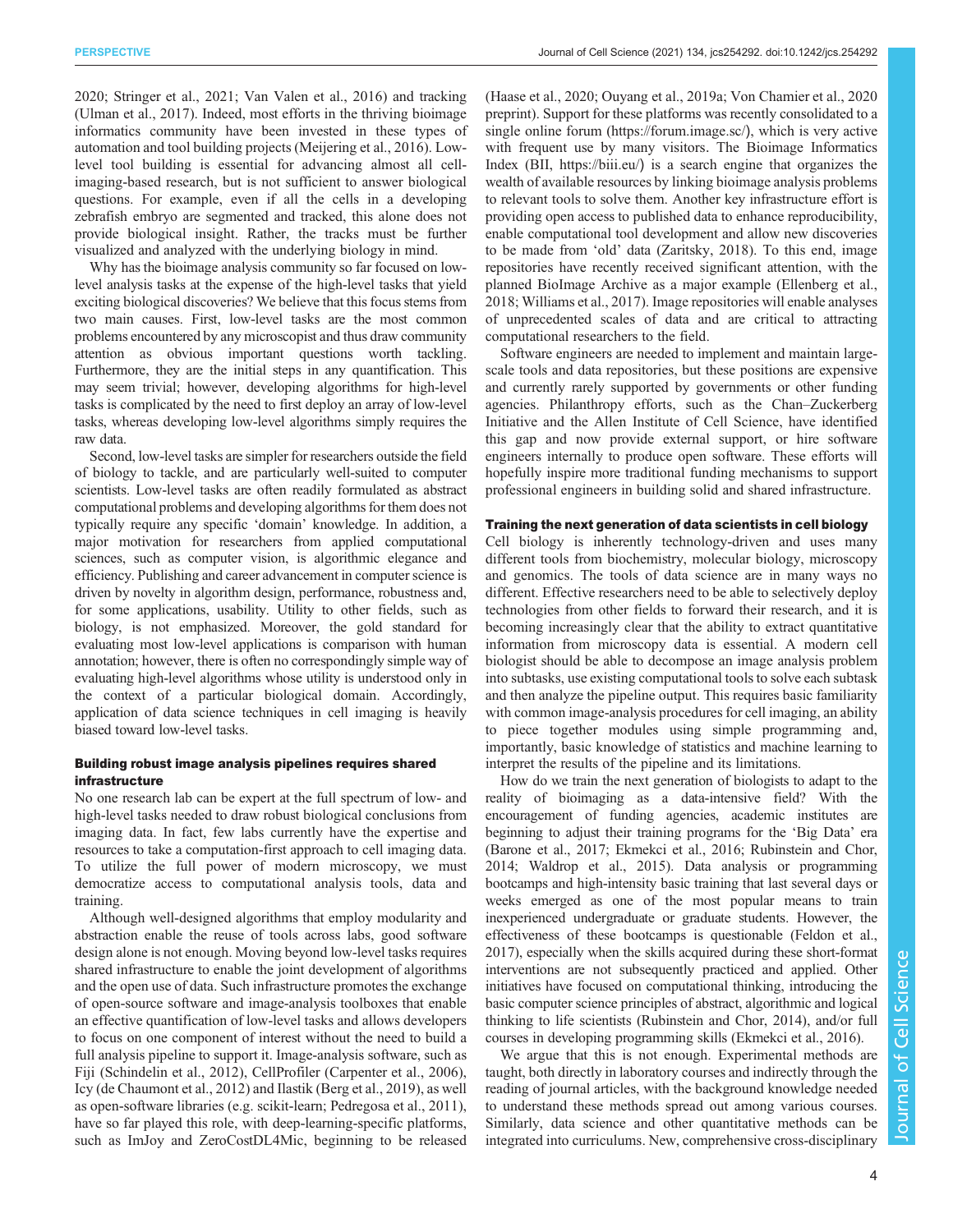training programs must be established to bridge the technical and cultural gaps between the disciplines. Similar to how chemistry is perceived as essential to the biology curriculum, statistics and other data science tools should also be considered a part of the modern biologist's basic training ([Markowetz, 2017](#page-6-0)). These skills should be acquired early and be used continuously throughout undergraduate and graduate school, not solely in computationally focused courses [\(Hoffman et al., 2016](#page-5-0)). For example, when learning about microscopy, students can analyze images with Fiji and integrate results with simple python scripting. The importance of early training and continuity was supported by a recent survey ([Attwood](#page-5-0) [et al., 2019\)](#page-5-0).

Whereas hands-on teaching of laboratory methods can require significant space and equipment, hands-on teaching of data science techniques requires only a laptop. A lack of qualified teachers can, however, be a significant challenge ([Williams et al., 2019](#page-6-0)). Faculty without formal knowledge and hands-on experience in data science are asked to design and teach relevant courses. Further compounding this problem is the lack of suitable training materials and reference textbooks specifically suited for these purposes. This situation is even worse in the domain of cell imaging. Most of the textbooks and courses for quantitative thinking and/or programming aimed at biologists are focused on applications in classic 'bioinformatics' (omics) [\(Attwood et al., 2019; Cvijovic](#page-5-0) [et al., 2016;](#page-5-0) [Madamanchi et al., 2018](#page-6-0); [Rubinstein and Chor, 2014\)](#page-6-0). Images require a different focus because of the diversity in image acquisition techniques and experiments ([Gonzalez-Beltran et al.,](#page-5-0) [2020](#page-5-0)), as well as their multidimensional spatial and temporal structure.

An exciting way to solve the teacher shortage is joint interdisciplinary graduate-level training that brings together students from experimental and computational sciences and introduces both biological problems and quantitative approaches to tackle them [\(Saunders et al., 2018](#page-6-0); [von Arnim and Missra, 2017\)](#page-6-0). Another potential solution is recruiting faculty from a neighboring computational department to jointly develop with biomedical faculty, a discipline-specific data science curriculum ([Marshall](#page-6-0) [and Geier, 2020](#page-6-0)). Resources to facilitate cross-disciplinary teaching have also begun to sprout. Steve Royle's recent book, The Digital Cell: Cell Biology as a Data Science [\(Royle, 2019](#page-6-0)), is a guidebook for cell and molecular biologists on data science in cell biology, with a special focus on cell imaging. The Network of European BioImage Analysts (NEUBIAS) provides on-site and remote training in bioimage analysis for biologists. Two members of NEUBIAS, Kota Miura and Nataša Sladoje, recently published a 'Bioimage Data Analysis Workflow' [\(Miura and Sladoje, 2020\)](#page-6-0), which teaches how to combine multiple image processing components to construct an effective automated image analysis pipeline suited to a specific purpose and image dataset.

We have so far focused on training biologists to do image analysis, but could we instead turn data scientists into biologists? One possible way forward is to engage computational students in the development of low-level tasks with the motivation of outperforming alternative algorithms and making tools usable for biologists. This route does not require deep domain knowledge and is premised on the hope that some students will develop a fascination with biology. Another parallel strategy is to design cross-disciplinary courses that include both biologists and data scientists. In the domain of data science for cell imaging, the curriculum could include a mix of topics, from low-level bioimage analysis to high-level inference. Similar to a course that one of us, Assaf, designed ([Table S1\)](http://jcs.biologists.org/lookup/doi/10.1242/jcs.254292.supplemental), such a class could introduce data

scientists to the amazingly complex world of cell imaging and eventually bring highly desired skills to cell biology.

# What's next?

We anticipate that data science applied to cell imaging will propel cell biology forwards through these four themes.

#### Characterizing heterogeneity

Understanding a biological system requires considering the variability of its components rather than just population averages that mask heterogeneous phenotypes, especially since important phenotypes may be rare.

## Bridging scales

Cell biological processes cross scales in space and time – molecules organize within cells, and cells organize within tissues to function. Although we have extensively studied cell biology at some specific scales, we still do not understand how information propagates between scales to enable biological function.

### Integrating data across modalities

On the one hand, single-cell omics technologies provide rich information of many well-defined per-cell measurements that is missing in microscopy-based approaches. On the other hand, microscopy can provide information at the protein level, as well as the spatial and temporal context that is mostly lacking in omics. Integrating these two forms of complementary information has vast potential to transform the field ([Villoutreix, 2021\)](#page-6-0).

# Interpretable machine learning

Machine learning and deep learning, in particular, are very effective at identifying hidden patterns in complex cell imaging data, but lack the ability to explain which biologically relevant properties are important. Developing interpretable data science approaches are absolutely necessary for mechanistic understanding.

Modern biology is becoming more and more complex, advancing toward studies with ever more physiologically relevant systems. This trend of technology-driven complexity is only expected to grow, and we, as a community, must learn to embrace and celebrate it in order to move biology forwards. The combination of more complex data with increased data volume demands infrastructure advancements. Sensitive, robust and usable tools that enable automated analysis are key to processing vast amounts of data and reproducibly analyzing complex data sets. We must train students in data science techniques that enable them to make sense of this data. Together, we can enter the era of data science in cell imaging!

#### Acknowledgments

We would like to thank Philippe Roudot and Dagan Segal for kindly commenting on a draft of this manuscript, as well as Yoav Ram and Natalie Elia for discussions. We would also like to thank The Company of Biologists for funding the 2020 workshop on Data Science in Cell Imaging, and all workshop participants for discussions.

#### Competing interests

The authors declare no competing or financial interests.

#### Funding

Our work in this area is supported by the Israeli Council for Higher Education (CHE) via the Data Science Research Center at Ben-Gurion University of the Negev, Israel (to A.Z.), the National Institutes of Health, K99GM123221 (to M.K.D.) and a pilot grant from the Lyda Hill Foundation (to M.K.D.). Deposited in PMC for release after 12 months.

#### Supplementary information

Supplementary information available online at <https://jcs.biologists.org/lookup/doi/10.1242/jcs.254292.supplemental>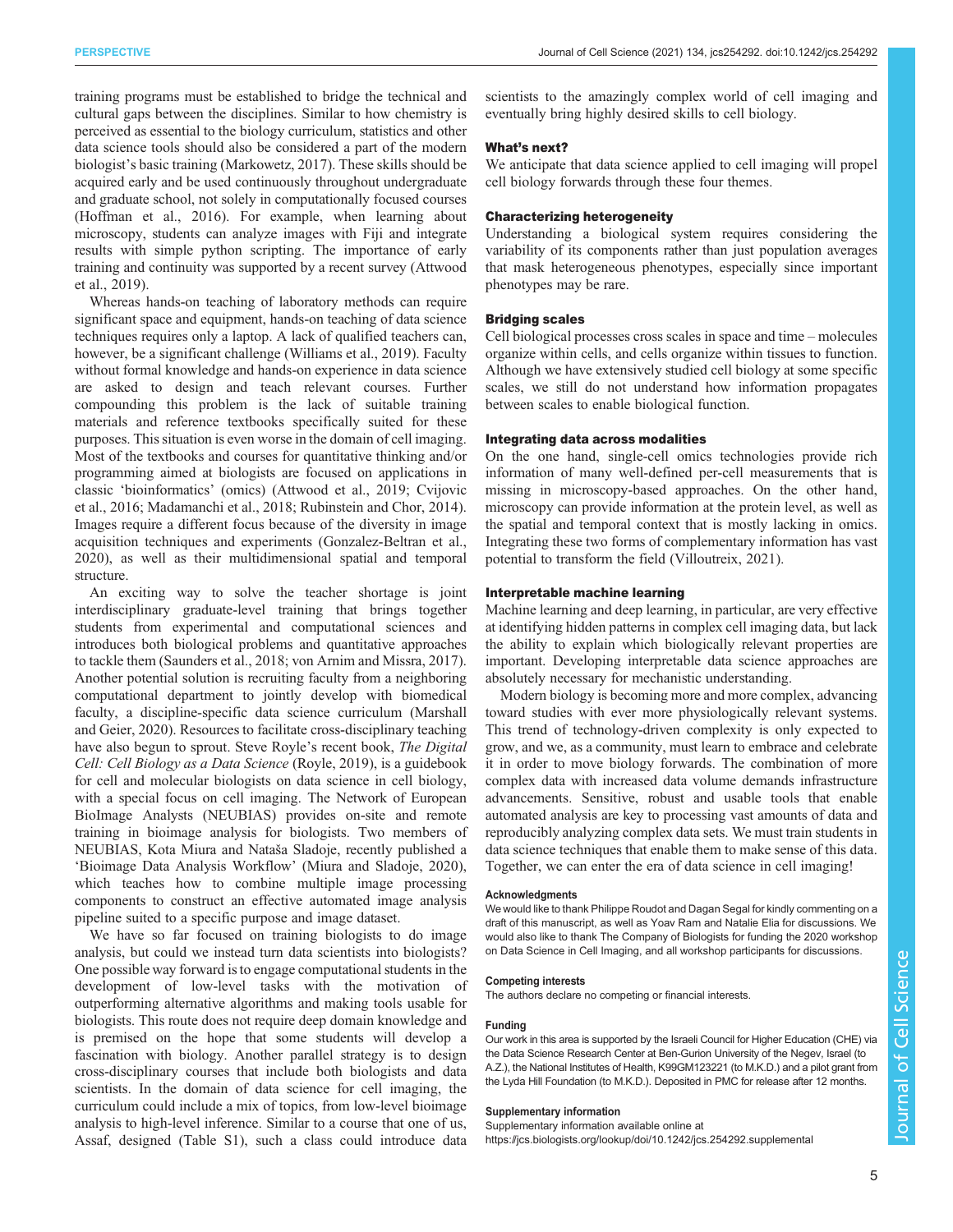#### <span id="page-5-0"></span>References

- [Aguet, F., Antonescu, C. N., Mettlen, M., Schmid, S. L. and Danuser, G.](https://doi.org/10.1016/j.devcel.2013.06.019) (2013). [Advances in analysis of low signal-to-noise images link dynamin and AP2 to the](https://doi.org/10.1016/j.devcel.2013.06.019) [functions of an endocytic checkpoint.](https://doi.org/10.1016/j.devcel.2013.06.019) Dev. Cell 26, 279-291. doi:10.1016/j.devcel. [2013.06.019](https://doi.org/10.1016/j.devcel.2013.06.019)
- [Amat, F., Lemon, W., Mossing, D. P., McDole, K., Wan, Y., Branson, K., Myers,](https://doi.org/10.1038/nmeth.3036) E. W. and Keller, P. J. [\(2014\). Fast, accurate reconstruction of cell lineages from](https://doi.org/10.1038/nmeth.3036) [large-scale fluorescence microscopy data.](https://doi.org/10.1038/nmeth.3036) Nat. Methods 11, 951-958. doi:10. [1038/nmeth.3036](https://doi.org/10.1038/nmeth.3036)
- [Attwood, T. K., Blackford, S., Brazas, M. D., Davies, A. and Schneider, M. V.](https://doi.org/10.1093/bib/bbx100) [\(2019\). A global perspective on evolving bioinformatics and data science training](https://doi.org/10.1093/bib/bbx100) needs. Brief. Bioinform. 20[, 398-404. doi:10.1093/bib/bbx100](https://doi.org/10.1093/bib/bbx100)
- [Bagonis, M. M., Fusco, L., Pertz, O. and Danuser, G.](https://doi.org/10.1083/jcb.201711023) (2019). Automated profiling [of growth cone heterogeneity defines relations between morphology and motility.](https://doi.org/10.1083/jcb.201711023) J. Cell Biol. 218[, 350-379. doi:10.1083/jcb.201711023](https://doi.org/10.1083/jcb.201711023)
- [Bannon, D., Moen, E., Schwartz, M., Borba, E., Kudo, T., Greenwald, N.,](https://doi.org/10.1038/s41592-020-01023-0) [Vijayakumar, V., Chang, B., Pao, E., Osterman, E. et al.](https://doi.org/10.1038/s41592-020-01023-0) (2021). DeepCell [Kiosk: scaling deep learning-enabled cellular image analysis with Kubernetes.](https://doi.org/10.1038/s41592-020-01023-0) Nat. Methods 18[, 43-45. doi:10.1038/s41592-020-01023-0](https://doi.org/10.1038/s41592-020-01023-0)
- [Barone, L., Williams, J. and Micklos, D.](https://doi.org/10.1371/journal.pcbi.1005755) (2017). Unmet needs for analyzing [biological big data: a survey of 704 NSF principal investigators.](https://doi.org/10.1371/journal.pcbi.1005755) PLoS Comput. Biol. 13[, e1005755. doi:10.1371/journal.pcbi.1005755](https://doi.org/10.1371/journal.pcbi.1005755)
- [Beck, L. E., Lee, J., Cote, C., Dunagin, M. C., Salla, N., Chang, M. K., Hughes,](https://doi.org/2021.01.08.425947) [A. J., Mornin, J. D., Gartner, Z. J. and Raj, A.](https://doi.org/2021.01.08.425947) (2021). Systematically quantifying [morphological features reveals constraints on organoid phenotypes.](https://doi.org/2021.01.08.425947) bioRxiv, [2021.01.08.425947](https://doi.org/2021.01.08.425947)
- Belthangady, C. and Royer, L. A. [\(2019\). Applications, promises, and pitfalls of](https://doi.org/10.1038/s41592-019-0458-z) [deep learning for fluorescence image reconstruction.](https://doi.org/10.1038/s41592-019-0458-z) Nat. Methods 16, [1215-1225. doi:10.1038/s41592-019-0458-z](https://doi.org/10.1038/s41592-019-0458-z)
- [Berg, S., Kutra, D., Kroeger, T., Straehle, C. N., Kausler, B. X., Haubold, C.,](https://doi.org/10.1038/s41592-019-0582-9) [Schiegg, M., Ales, J., Beier, T., Rudy, M. et al.](https://doi.org/10.1038/s41592-019-0582-9) (2019). Ilastik: interactive [machine learning for \(bio\)image analysis.](https://doi.org/10.1038/s41592-019-0582-9) Nat. Methods 16, 1226-1232. doi:10. [1038/s41592-019-0582-9](https://doi.org/10.1038/s41592-019-0582-9)
- [Betge, J., Rindtorff, N., Sauer, J., Rauscher, B., Dingert, C., Gaitantzi, H.,](https://doi.org/10.1101/660993) [Herweck, F., Miersch, T., Valentini, E., Hauber, V. et al.](https://doi.org/10.1101/660993) (2019). Multiparametric [phenotyping of compound effects on patient derived organoids.](https://doi.org/10.1101/660993) bioRxiv, 660993. [doi:10.1101/660993](https://doi.org/10.1101/660993)
- [Bhave, M., Mino, R. E., Wang, X., Lee, J., Grossman, H. M., Lakoduk, A. M.,](https://doi.org/10.1073/pnas.2020346117) [Danuser, G., Schmid, S. L. and Mettlen, M.](https://doi.org/10.1073/pnas.2020346117) (2020). Functional characterization [of 67 endocytic accessory proteins using multiparametric quantitative analysis of](https://doi.org/10.1073/pnas.2020346117) CCP dynamics. Proc. Natl. Acad. Sci. USA 117[, 31591-31602. doi:10.1073/pnas.](https://doi.org/10.1073/pnas.2020346117) [2020346117](https://doi.org/10.1073/pnas.2020346117)
- Boland, M. V. and Murphy, R. F. [\(2001\). A neural network classifier capable of](https://doi.org/10.1093/bioinformatics/17.12.1213) [recognizing the patterns of all major subcellular structures in fluorescence](https://doi.org/10.1093/bioinformatics/17.12.1213) [microscope images of HeLa cells.](https://doi.org/10.1093/bioinformatics/17.12.1213) Bioinformatics 17, 1213-1223. doi:10.1093/ [bioinformatics/17.12.1213](https://doi.org/10.1093/bioinformatics/17.12.1213)
- [Boland, M. V., Markey, M. K. and Murphy, R. F.](https://doi.org/10.1002/(SICI)1097-0320(19981101)33:3%3C366::AID-CYTO12%3E3.0.CO;2-R) (1998). Automated recognition of [patterns characteristic of subcellular structures in fluorescence microscopy](https://doi.org/10.1002/(SICI)1097-0320(19981101)33:3%3C366::AID-CYTO12%3E3.0.CO;2-R) images. Cytometry 33[, 366-375. doi:10.1002/\(SICI\)1097-0320\(19981101\)33:](https://doi.org/10.1002/(SICI)1097-0320(19981101)33:3%3C366::AID-CYTO12%3E3.0.CO;2-R) [3<366::AID-CYTO12>3.0.CO;2-R](https://doi.org/10.1002/(SICI)1097-0320(19981101)33:3%3C366::AID-CYTO12%3E3.0.CO;2-R)
- [Buggenthin, F., Buettner, F., Hoppe, P. S., Endele, M., Kroiss, M., Strasser, M.,](https://doi.org/10.1038/nmeth.4182) [Schwarzfischer, M., Loeffler, D., Kokkaliaris, K. D., Hilsenbeck, O. et al.](https://doi.org/10.1038/nmeth.4182) [\(2017\). Prospective identification of hematopoietic lineage choice by deep](https://doi.org/10.1038/nmeth.4182) learning. Nat. Methods 14[, 403. doi:10.1038/nmeth.4182](https://doi.org/10.1038/nmeth.4182)
- Cai, Y., Hossain, M. J., Hériché[, J.-K., Politi, A. Z., Walther, N., Koch, B.,](https://doi.org/10.1038/s41586-018-0518-z) [Wachsmuth, M., Nijmeijer, B., Kueblbeck, M., Martinic-Kavur, M. et al.](https://doi.org/10.1038/s41586-018-0518-z) (2018). [Experimental and computational framework for a dynamic protein atlas of human](https://doi.org/10.1038/s41586-018-0518-z) cell division. Nature 561[, 411-415. doi:10.1038/s41586-018-0518-z](https://doi.org/10.1038/s41586-018-0518-z)
- [Caicedo, J. C., Cooper, S., Heigwer, F., Warchal, S., Qiu, P., Molnar, C.,](https://doi.org/10.1038/nmeth.4397) [Vasilevich, A. S., Barry, J. D., Bansal, H. S., Kraus, O. et al.](https://doi.org/10.1038/nmeth.4397) (2017). Data[analysis strategies for image-based cell profiling.](https://doi.org/10.1038/nmeth.4397) Nat. Methods 14, 849. doi:10. [1038/nmeth.4397](https://doi.org/10.1038/nmeth.4397)
- [Caicedo, J. C., Goodman, A., Karhohs, K. W., Cimini, B. A., Ackerman, J.,](https://doi.org/10.1038/s41592-019-0612-7) [Haghighi, M., Heng, C. K., Becker, T., Doan, M., McQuin, C. et al.](https://doi.org/10.1038/s41592-019-0612-7) (2019). [Nucleus segmentation across imaging experiments: the 2018 Data Science Bowl.](https://doi.org/10.1038/s41592-019-0612-7) Nat. Methods 16[, 1247-1253. doi:10.1038/s41592-019-0612-7](https://doi.org/10.1038/s41592-019-0612-7)
- [Carpenter, A. E., Jones, T. R., Lamprecht, M. R., Clarke, C., Kang, I. H., Friman,](https://doi.org/10.1186/gb-2006-7-10-r100) [O., Guertin, D. A., Chang, J. H., Lindquist, R. A., Moffat, J. et al.](https://doi.org/10.1186/gb-2006-7-10-r100) (2006). [CellProfiler: image analysis software for identifying and quantifying cell](https://doi.org/10.1186/gb-2006-7-10-r100) phenotypes. Genome Biol. 7[, R100. doi:10.1186/gb-2006-7-10-r100](https://doi.org/10.1186/gb-2006-7-10-r100)
- [Chan, C. K., Hadjitheodorou, A., Tsai, T. Y.-C. and Theriot, J. A.](https://doi.org/10.1101/2020.06.26.174474) (2020). [Quantitative comparison of principal component analysis and unsupervised deep](https://doi.org/10.1101/2020.06.26.174474) [learning using variational autoencoders for shape analysis of motile cells.](https://doi.org/10.1101/2020.06.26.174474) bioRxiv. [doi:10.1101/2020.06.26.174474](https://doi.org/10.1101/2020.06.26.174474)
- [Chandrasekaran, S. N., Ceulemans, H., Boyd, J. D. and Carpenter, A. E.](https://doi.org/10.1038/s41573-020-00117-w) (2020). [Image-based profiling for drug discovery: due for a machine-learning upgrade?](https://doi.org/10.1038/s41573-020-00117-w) Nat. Rev. Drug Discov. 20[, 145-159. doi:10.1038/s41573-020-00117-w](https://doi.org/10.1038/s41573-020-00117-w)
- [Cheng, S., Fu, S., Kim, Y. M., Song, W., Li, Y., Xue, Y., Yi, J. and Tian, L.](https://doi.org/10.1126/sciadv.abe0431) (2021). [Single-cell cytometry via multiplexed fluorescence prediction by label-free](https://doi.org/10.1126/sciadv.abe0431) reflectance microscopy. Sci. Adv. 7[, eabe0431. doi:10.1126/sciadv.abe0431](https://doi.org/10.1126/sciadv.abe0431)
- [Christiansen, E. M., Yang, S. J., Ando, D. M., Javaherian, A., Skibinski, G.,](https://doi.org/10.1016/j.cell.2018.03.040) Lipnick, S., Mount, E., O'[Neil, A., Shah, K., Lee, A. K. et al.](https://doi.org/10.1016/j.cell.2018.03.040) (2018). In silico [labeling: Predicting fluorescent labels in unlabeled images.](https://doi.org/10.1016/j.cell.2018.03.040) Cell 173, [792-803.e19. doi:10.1016/j.cell.2018.03.040](https://doi.org/10.1016/j.cell.2018.03.040)
- Cvijovic, M., Höfer, T., Aćimović[, J., Alberghina, L., Almaas, E., Besozzi, D.,](https://doi.org/10.1038/npjsba.2016.11) [Blomberg, A., Bretschneider, T., Cascante, M., Collin, O. et al.](https://doi.org/10.1038/npjsba.2016.11) (2016). [Strategies for structuring interdisciplinary education in Systems Biology: an](https://doi.org/10.1038/npjsba.2016.11) European perspective. NPJ Syst. Biol. Appl. 2[, 16011. doi:10.1038/npjsba.2016.11](https://doi.org/10.1038/npjsba.2016.11)
- Danuser, G. [\(2011\). Computer vision in cell biology.](https://doi.org/10.1016/j.cell.2011.11.001) Cell 147, 973-978. doi:10.1016/ [j.cell.2011.11.001](https://doi.org/10.1016/j.cell.2011.11.001)
- [de Chaumont, F., Dallongeville, S., Chenouard, N., Herve, N., Pop, S., Provoost,](https://doi.org/10.1038/nmeth.2075) [T., Meas-Yedid, V., Pankajakshan, P., Lecomte, T., Le Montagner, Y. et al.](https://doi.org/10.1038/nmeth.2075) [\(2012\). Icy: an open bioimage informatics platform for extended reproducible](https://doi.org/10.1038/nmeth.2075) research. Nat. Methods 9[, 690-696. doi:10.1038/nmeth.2075](https://doi.org/10.1038/nmeth.2075)
- [Driscoll, M. K., Welf, E. S., Jamieson, A. R., Dean, K. M., Isogai, T., Fiolka, R. and](https://doi.org/10.1038/s41592-019-0539-z) Danuser, G. [\(2019\). Robust and automated detection of subcellular](https://doi.org/10.1038/s41592-019-0539-z) [morphological motifs in 3D microscopy images.](https://doi.org/10.1038/s41592-019-0539-z) Nat. Methods 16, 1037-1044. [doi:10.1038/s41592-019-0539-z](https://doi.org/10.1038/s41592-019-0539-z)
- Eisenstein, M. [\(2020\). Smart solutions for automated imaging.](https://doi.org/10.1038/s41592-020-00988-2) Nat. Methods 17, [1075-1079. doi:10.1038/s41592-020-00988-2](https://doi.org/10.1038/s41592-020-00988-2)
- [Ekmekci, B., McAnany, C. E. and Mura, C.](https://doi.org/10.1371/journal.pcbi.1004867) (2016). An introduction to programming [for bioscientists: a Python-based primer.](https://doi.org/10.1371/journal.pcbi.1004867) PLoS Comput. Biol. 12, e1004867. [doi:10.1371/journal.pcbi.1004867](https://doi.org/10.1371/journal.pcbi.1004867)
- [Ellenberg, J., Swedlow, J. R., Barlow, M., Cook, C. E., Sarkans, U., Patwardhan,](https://doi.org/10.1038/s41592-018-0195-8) A., Brazma, A. and Birney, E. [\(2018\). A call for public archives for biological](https://doi.org/10.1038/s41592-018-0195-8) image data. Nat. Methods 15[, 849-854. doi:10.1038/s41592-018-0195-8](https://doi.org/10.1038/s41592-018-0195-8)
- [Elliott, H., Fischer, R. S., Myers, K. A., Desai, R. A., Gao, L., Chen, C. S.,](https://doi.org/10.1038/ncb3092) [Adelstein, R. S., Waterman, C. M. and Danuser, G.](https://doi.org/10.1038/ncb3092) (2015). Myosin II controls [cellular branching morphogenesis and migration in three dimensions by](https://doi.org/10.1038/ncb3092) [minimizing cell-surface curvature.](https://doi.org/10.1038/ncb3092) Nat. Cell Biol. 17, 137-147. doi:10.1038/ [ncb3092](https://doi.org/10.1038/ncb3092)
- Etournay, R., Merkel, M., Popović[, M., Brandl, H., Dye, N. A., Aigouy, B.,](https://doi.org/10.7554/eLife.14334) Salbreux, G., Eaton, S. and Jülicher, F. [\(2016\). TissueMiner: A multiscale](https://doi.org/10.7554/eLife.14334) [analysis toolkit to quantify how cellular processes create tissue dynamics.](https://doi.org/10.7554/eLife.14334) eLife 5, [e14334. doi:10.7554/eLife.14334](https://doi.org/10.7554/eLife.14334)
- Eulenberg, P., Kö[hler, N., Blasi, T., Filby, A., Carpenter, A. E., Rees, P., Theis,](https://doi.org/10.1038/s41467-017-00623-3) F. J. and Wolf, F. A. [\(2017\). Reconstructing cell cycle and disease progression](https://doi.org/10.1038/s41467-017-00623-3) using deep learning. Nat. Commun. 8[, 463. doi:10.1038/s41467-017-00623-3](https://doi.org/10.1038/s41467-017-00623-3)
- [Fazeli, E., Roy, N. H., Follain, G., Laine, R. F., von Chamier, L., Ha](https://doi.org/10.12688/f1000research.27019.1)̈nninen, P. E., [Eriksson, J. E., Tinevez, J.-Y. and Jacquemet, G.](https://doi.org/10.12688/f1000research.27019.1) (2020). Automated cell [tracking using StarDist and TrackMate.](https://doi.org/10.12688/f1000research.27019.1) F1000Res 9, 1279. doi:10.12688/ [f1000research.27019.1](https://doi.org/10.12688/f1000research.27019.1)
- [Feldon, D. F., Jeong, S., Peugh, J., Roksa, J., Maahs-Fladung, C., Shenoy, A.](https://doi.org/10.1073/pnas.1705783114) and Oliva, M. [\(2017\). Null effects of boot camps and short-format training for PhD](https://doi.org/10.1073/pnas.1705783114) students in life sciences. Proc. Natl Acad. Sci. USA 114[, 9854-9858. doi:10.1073/](https://doi.org/10.1073/pnas.1705783114) [pnas.1705783114](https://doi.org/10.1073/pnas.1705783114)
- Glory, E. and Murphy, R. F. [\(2007\). Automated subcellular location determination](https://doi.org/10.1016/j.devcel.2006.12.007) and high-throughput microscopy. Dev. Cell 12[, 7-16. doi:10.1016/j.devcel.2006.](https://doi.org/10.1016/j.devcel.2006.12.007) [12.007](https://doi.org/10.1016/j.devcel.2006.12.007)
- [Goglia, A. G., Wilson, M. Z., Jena, S. G., Silbert, J., Basta, L. P., Devenport, D.](https://doi.org/ 10.1016/j.cels.2020.02.005) and Toettcher, J. E. [\(2020\). A live-cell screen for altered Erk dynamics reveals](https://doi.org/ 10.1016/j.cels.2020.02.005) [principles of proliferative control.](https://doi.org/ 10.1016/j.cels.2020.02.005) Cell Systems. 10, 240-253.e6. doi: 10.1016/j. [cels.2020.02.005](https://doi.org/ 10.1016/j.cels.2020.02.005)
- [Gonzalez-Beltran, A. N., Masuzzo, P., Ampe, C., Bakker, G.-J., Besson, S., Eibl,](https://doi.org/10.1093/gigascience/giaa041) [R. H., Friedl, P., Gunzer, M., Kittisopikul, M., De](https://doi.org/10.1093/gigascience/giaa041)́védec, S. E. L. et al. (2020). [Community standards for open cell migration data.](https://doi.org/10.1093/gigascience/giaa041) GigaScience 9, giaa041. [doi:10.1093/gigascience/giaa041](https://doi.org/10.1093/gigascience/giaa041)
- Gut, G., Tadmor, M. D., Pe'[er, D., Pelkmans, L. and Liberali, P.](https://doi.org/10.1038/nmeth.3545) (2015). [Trajectories of cell-cycle progression from fixed cell populations.](https://doi.org/10.1038/nmeth.3545) Nat. Methods 12, [951. doi:10.1038/nmeth.3545](https://doi.org/10.1038/nmeth.3545)
- [Haase, R., Royer, L. A., Steinbach, P., Schmidt, D., Dibrov, A., Schmidt, U.,](https://doi.org/10.1038/s41592-019-0650-1) [Weigert, M., Maghelli, N., Tomancak, P., Jug, F. et al.](https://doi.org/10.1038/s41592-019-0650-1) (2020). CLIJ: GPU[accelerated image processing for everyone.](https://doi.org/10.1038/s41592-019-0650-1) Nat. Methods 17, 5-6. doi:10.1038/ [s41592-019-0650-1](https://doi.org/10.1038/s41592-019-0650-1)
- [Hartmann, J., Wong, M., Gallo, E. and Gilmour, D.](https://doi.org/10.7554/eLife.55913) (2020). An image-based data[driven analysis of cellular architecture in a developing tissue.](https://doi.org/10.7554/eLife.55913) eLife 9, e55913. [doi:10.7554/eLife.55913](https://doi.org/10.7554/eLife.55913)
- [Heinrich, L., Bennett, D., Ackerman, D., Park, W., Bogovic, J., Eckstein, N.,](https://doi.org/10.1101/2020.11.14.382143) [Petruncio, A., Clements, J., Xu, C. S., Funke, J. et al.](https://doi.org/10.1101/2020.11.14.382143) (2020). Automatic whole [cell organelle segmentation in volumetric electron microscopy.](https://doi.org/10.1101/2020.11.14.382143) bioRxiv, [2020.11.14.382143. doi:10.1101/2020.11.14.382143](https://doi.org/10.1101/2020.11.14.382143)
- [Heiser, K., McLean, P. F., Davis, C. T., Fogelson, B., Gordon, H. B., Jacobson,](https://doi.org/10.1101/2020.04.21.054387) [P., Hurst, B., Miller, B., Alfa, R. W., Earnshaw, B. A. et al.](https://doi.org/10.1101/2020.04.21.054387) (2020). Identification [of potential treatments for COVID-19 through artificial intelligence-enabled](https://doi.org/10.1101/2020.04.21.054387) [phenomic analysis of human cells infected with SARS-CoV-2.](https://doi.org/10.1101/2020.04.21.054387) bioRxiv. doi:10. [1101/2020.04.21.054387](https://doi.org/10.1101/2020.04.21.054387)
- [Hoffman, K., Leupen, S., Dowell, K., Kephart, K. and Leips, J.](https://doi.org/10.1187/cbe.15-09-0186) (2016). [Development and assessment of modules to integrate quantitative skills in](https://doi.org/10.1187/cbe.15-09-0186) [introductory biology courses.](https://doi.org/10.1187/cbe.15-09-0186) CBE—Life Sci. Educ. 15, ar14. doi:10.1187/cbe.15- [09-0186](https://doi.org/10.1187/cbe.15-09-0186)

Science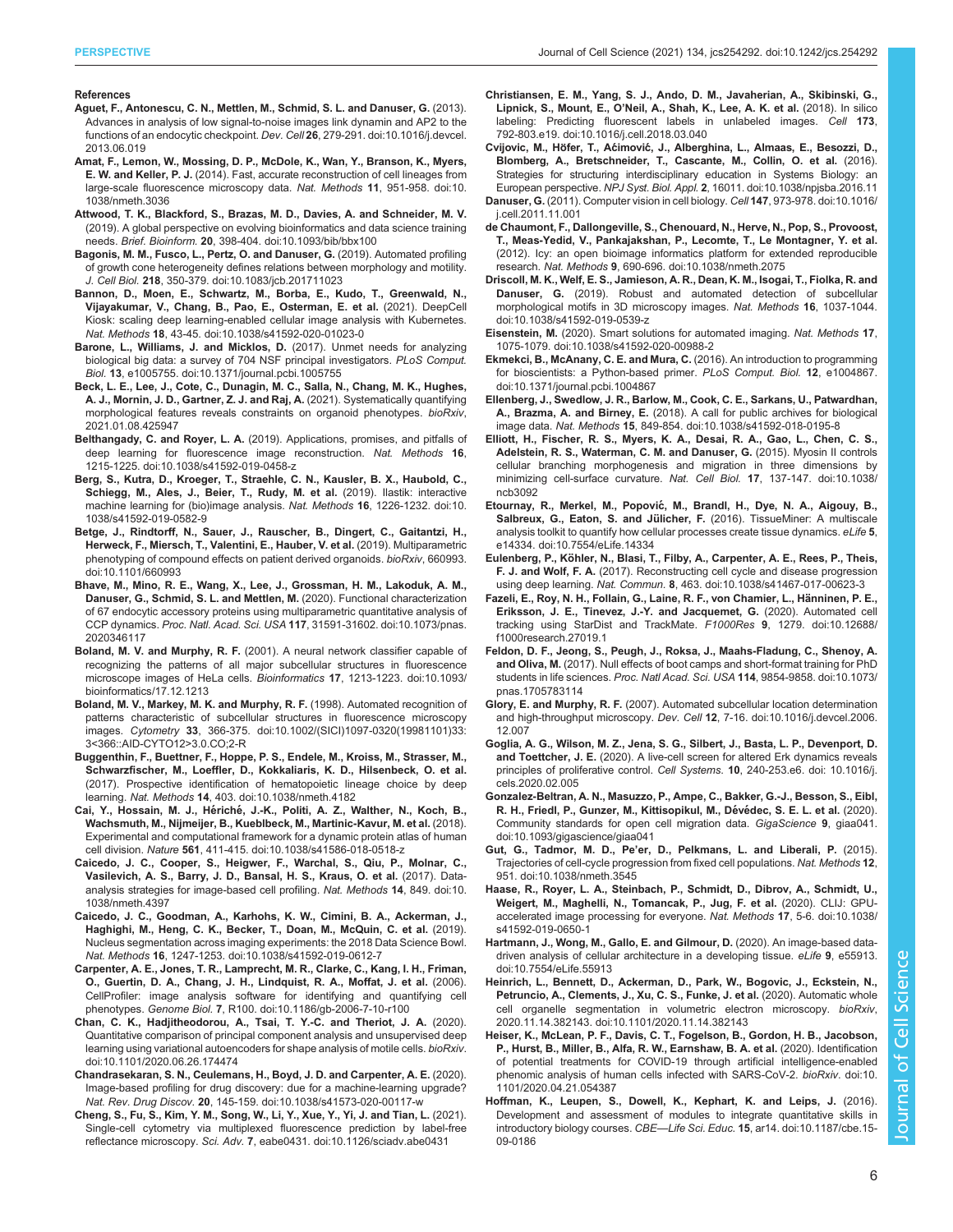- <span id="page-6-0"></span>[Isensee, F., Jaeger, P. F., Kohl, S. A. A., Petersen, J. and Maier-Hein, K. H.](https://doi.org/10.1038/s41592-020-01008-z) [\(2020\). nnU-Net: a self-configuring method for deep learning-based biomedical](https://doi.org/10.1038/s41592-020-01008-z) image segmentation. Nat. Methods 18[, 203-211. doi:10.1038/s41592-020-](https://doi.org/10.1038/s41592-020-01008-z) [01008-z](https://doi.org/10.1038/s41592-020-01008-z)
- [Jacques, M.-A., Dobrzynski, M., Gagliardi, P. A., Sznitman, R. and Pertz, O.](https://doi.org/10.1101/2020.08.05.237842) [\(2020\). CODEX, a neural network approach to explore signaling dynamics](https://doi.org/10.1101/2020.08.05.237842) landscapes. bioRxiv[. doi:10.1101/2020.08.05.237842](https://doi.org/10.1101/2020.08.05.237842)
- Keller, P. J. [\(2013\). Imaging morphogenesis: technological advances and biological](https://doi.org/10.1126/science.1234168) insights. Science 340[, 1234168. doi:10.1126/science.1234168](https://doi.org/10.1126/science.1234168)
- [Keren, K., Pincus, Z., Allen, G. M., Barnhart, E. L., Marriott, G., Mogilner, A. and](https://doi.org/10.1038/nature06952) Theriot, J. A. [\(2008\). Mechanism of shape determination in motile cells.](https://doi.org/10.1038/nature06952) Nature 453[, 475-480. doi:10.1038/nature06952](https://doi.org/10.1038/nature06952)
- [Lee, K., Elliott, H. L., Oak, Y., Zee, C.-T., Groisman, A., Tytell, J. D. and Danuser,](https://doi.org/10.1016/j.cels.2015.07.001) G. [\(2015\). Functional hierarchy of redundant actin assembly factors revealed by](https://doi.org/10.1016/j.cels.2015.07.001) [fine-grained registration of intrinsic image fluctuations.](https://doi.org/10.1016/j.cels.2015.07.001) Cell Systems 1, 37-50. [doi:10.1016/j.cels.2015.07.001](https://doi.org/10.1016/j.cels.2015.07.001)
- [Linkert, M., Rueden, C. T., Allan, C., Burel, J.-M., Moore, W., Patterson, A.,](https://doi.org/10.1083/jcb.201004104) [Loranger, B., Moore, J., Neves, C., MacDonald, D. et al.](https://doi.org/10.1083/jcb.201004104) (2010). Metadata [matters: access to image data in the real world.](https://doi.org/10.1083/jcb.201004104) J. Cell Biol. 189, 777-782. doi:10. [1083/jcb.201004104](https://doi.org/10.1083/jcb.201004104)
- [Machacek, M., Hodgson, L., Welch, C., Elliott, H., Pertz, O., Nalbant, P., Abell,](https://doi.org/10.1038/nature08242) [A., Johnson, G. L., Hahn, K. M. and Danuser, G.](https://doi.org/10.1038/nature08242) (2009). Coordination of Rho [GTPase activities during cell protrusion.](https://doi.org/10.1038/nature08242) Nature 461, 99-103. doi:10.1038/ [nature08242](https://doi.org/10.1038/nature08242)
- Madamanchi, A., Cardella, M. E., Glazier, J. A. and Umulis, D. M. (2018). Factors mediating learning and application of computational modeling by life scientists. In 2018 IEEE Frontiers in Education Conference (FIE), pp. 1-5: IEEE.
- Markowetz, F. [\(2017\). All biology is computational biology.](https://doi.org/10.1371/journal.pbio.2002050) PLoS Biol. 15, [e2002050. doi:10.1371/journal.pbio.2002050](https://doi.org/10.1371/journal.pbio.2002050)
- Marshall, B. and Geier, S. (2020). Cross-disciplinary faculty development in data science principles for classroom integration. In Proceedings of the 51st ACM Technical Symposium on Computer Science Education, pp. 1207-1213.
- [Meijering, E., Carpenter, A. E., Peng, H., Hamprecht, F. A. and Olivo-Marin, J.-C.](https://doi.org/10.1038/nbt.3722) [\(2016\). Imagining the future of bioimage analysis.](https://doi.org/10.1038/nbt.3722) Nat. Biotechnol. 34, 1250-1255. [doi:10.1038/nbt.3722](https://doi.org/10.1038/nbt.3722)
- Miura, K. and Sladoje, N. (2020). Bioimage Data Analysis Workflows: Springer Nature.
- [Moen, E., Bannon, D., Kudo, T., Graf, W., Covert, M. and Van Valen, D.](https://doi.org/10.1038/s41592-019-0403-1) (2019). [Deep learning for cellular image analysis.](https://doi.org/10.1038/s41592-019-0403-1) Nat. Methods 16, 1233-1246. doi:10. [1038/s41592-019-0403-1](https://doi.org/10.1038/s41592-019-0403-1)
- [Nehme, E., Freedman, D., Gordon, R., Ferdman, B., Weiss, L. E., Alalouf, O.,](https://doi.org/10.1038/s41592-020-0853-5) [Naor, T., Orange, R., Michaeli, T. and Shechtman, Y.](https://doi.org/10.1038/s41592-020-0853-5) (2020). DeepSTORM3D: [dense 3D localization microscopy and PSF design by deep learning.](https://doi.org/10.1038/s41592-020-0853-5) Nat. Methods 17[, 734-740. doi:10.1038/s41592-020-0853-5](https://doi.org/10.1038/s41592-020-0853-5)
- [Ounkomol, C., Seshamani, S., Maleckar, M. M., Collman, F. and Johnson, G. R.](https://doi.org/10.1038/s41592-018-0111-2) [\(2018\). Label-free prediction of three-dimensional fluorescence images from](https://doi.org/10.1038/s41592-018-0111-2) transmitted-light microscopy. Nat. Methods 15[, 917-920. doi:10.1038/s41592-](https://doi.org/10.1038/s41592-018-0111-2) [018-0111-2](https://doi.org/10.1038/s41592-018-0111-2)
- Ouyang, W. and Zimmer, C. [\(2017\). The imaging tsunami: computational](https://doi.org/10.1016/j.coisb.2017.07.011) [opportunities and challenges.](https://doi.org/10.1016/j.coisb.2017.07.011) Curr. Opin. Syst. Biol. 4, 105-113. doi:10.1016/j. [coisb.2017.07.011](https://doi.org/10.1016/j.coisb.2017.07.011)
- [Ouyang, W., Aristov, A., Lelek, M., Hao, X. and Zimmer, C.](https://doi.org/10.1038/nbt.4106) (2018). Deep learning [massively accelerates super-resolution localization microscopy.](https://doi.org/10.1038/nbt.4106) Nat. Biotechnol. 36[, 460-468. doi:10.1038/nbt.4106](https://doi.org/10.1038/nbt.4106)
- [Ouyang, W., Mueller, F., Hjelmare, M., Lundberg, E. and Zimmer, C.](https://doi.org/10.1038/s41592-019-0627-0) (2019a). [ImJoy: an open-source computational platform for the deep learning era.](https://doi.org/10.1038/s41592-019-0627-0) Nat. Methods 16[, 1199-1200. doi:10.1038/s41592-019-0627-0](https://doi.org/10.1038/s41592-019-0627-0)
- [Ouyang, W., Winsnes, C. F., Hjelmare, M., Cesnik, A. J., Åkesson, L., Xu, H.,](https://doi.org/10.1038/s41592-019-0658-6) [Sullivan, D. P., Dai, S., Lan, J., Jinmo, P. et al.](https://doi.org/10.1038/s41592-019-0658-6) (2019b). Analysis of the Human [Protein Atlas Image Classification competition.](https://doi.org/10.1038/s41592-019-0658-6) Nat. Methods 16, 1254-1261. [doi:10.1038/s41592-019-0658-6](https://doi.org/10.1038/s41592-019-0658-6)
- Pedregosa, F., Varoquaux, G., Gramfort, A., Michel, V., Thirion, B., Grisel, O., Blondel, M., Prettenhofer, P., Weiss, R. and Dubourg, V. (2011). Scikit-learn: machine learning in Python. J. Mach. Learn. Res. 12, 2825-2830.
- Peng, T. and Murphy, R. F. [\(2011\). Image-derived, three-dimensional generative](https://doi.org/10.1002/cyto.a.21066) [models of cellular organization.](https://doi.org/10.1002/cyto.a.21066) Cytometry Part A 79A, 383-391. doi:10.1002/cyto. [a.21066](https://doi.org/10.1002/cyto.a.21066)
- [Perlman, Z. E., Slack, M. D., Feng, Y., Mitchison, T. J., Wu, L. F. and Altschuler,](https://doi.org/10.1126/science.1100709) S. J. [\(2004\). Multidimensional drug profiling by automated microscopy.](https://doi.org/10.1126/science.1100709) Science 306[, 1194-1198. doi:10.1126/science.1100709](https://doi.org/10.1126/science.1100709)
- Pincus, Z. and Theriot, J. [\(2007\). Comparison of quantitative methods for cell](https://doi.org/10.1111/j.1365-2818.2007.01799.x)shape analysis. J. Microsc. 227[, 140-156. doi:10.1111/j.1365-2818.2007.01799.x](https://doi.org/10.1111/j.1365-2818.2007.01799.x)
- Ronneberger, O., Fischer, P. and Brox, T. (2015). U-net: Convolutional networks for biomedical image segmentation. In International Conference on Medical image computing and computer-assisted intervention, pp. 234-241: Springer.
- [Royer, L. A., Lemon, W. C., Chhetri, R. K., Wan, Y., Coleman, M., Myers, E. W.](https://doi.org/10.1038/nbt.3708) and Keller, P. J. [\(2016\). Adaptive light-sheet microscopy for long-term, high](https://doi.org/10.1038/nbt.3708)[resolution imaging in living organisms.](https://doi.org/10.1038/nbt.3708) Nat. Biotechnol. 34, 1267-1278. doi:10. [1038/nbt.3708](https://doi.org/10.1038/nbt.3708)
- Royle, S. J. (2019). The Digital Cell: Cell Biology as a Data Science. Cold Spring Harbor Laboratory Press.
- Rubinstein, A. and Chor, B. [\(2014\). Computational thinking in life science](https://doi.org/10.1371/journal.pcbi.1003897) education. PLoS Comput. Biol. 10[, e1003897. doi:10.1371/journal.pcbi.1003897](https://doi.org/10.1371/journal.pcbi.1003897)
- [Saunders, T. E., He, C. Y., Koehl, P., Ong, L. L. S. and So, P. T. C.](https://doi.org/10.1371/journal.pcbi.1006039) (2018). Eleven [quick tips for running an interdisciplinary short course for new graduate students.](https://doi.org/10.1371/journal.pcbi.1006039) PLoS Comput. Biol. 14[, e1006039. doi:10.1371/journal.pcbi.1006039](https://doi.org/10.1371/journal.pcbi.1006039)
- [Schindelin, J., Arganda-Carreras, I., Frise, E., Kaynig, V., Longair, M., Pietzsch,](https://doi.org/10.1038/nmeth.2019) [T., Preibisch, S., Rueden, C., Saalfeld, S., Schmid, B. et al.](https://doi.org/10.1038/nmeth.2019) (2012). Fiji: an [open-source platform for biological-image analysis.](https://doi.org/10.1038/nmeth.2019) Nat. Methods 9, 676-682. [doi:10.1038/nmeth.2019](https://doi.org/10.1038/nmeth.2019)
- [Serra, D., Mayr, U., Boni, A., Lukonin, I., Rempfler, M., Meylan, L. C., Stadler,](https://doi.org/10.1038/s41586-019-1146-y) [M. B., Strnad, P., Papasaikas, P., Vischi, D. et al.](https://doi.org/10.1038/s41586-019-1146-y) (2019). Self-organization and [symmetry breaking in intestinal organoid development.](https://doi.org/10.1038/s41586-019-1146-y) Nature 569, 66-72. doi:10. [1038/s41586-019-1146-y](https://doi.org/10.1038/s41586-019-1146-y)
- [Stringer, C., Wang, T., Michaelos, M. and Pachitariu, M.](https://doi.org/10.1038/s41592-020-01018-x) (2021). Cellpose: a [generalist algorithm for cellular segmentation.](https://doi.org/10.1038/s41592-020-01018-x) Nat. Methods 18, 100-106. doi:10. [1038/s41592-020-01018-x](https://doi.org/10.1038/s41592-020-01018-x)
- [Thul, P. J., Åkesson, L., Wiking, M., Mahdessian, D., Geladaki, A., Blal, H. A.,](https://doi.org/10.1126/science.aal3321) Alm, T., Asplund, A., Bjö[rk, L., Breckels, L. M. et al.](https://doi.org/10.1126/science.aal3321) (2017). A subcellular map of the human proteome. Science 356[, eaal3321. doi:10.1126/science.](https://doi.org/10.1126/science.aal3321) [aal3321](https://doi.org/10.1126/science.aal3321)
- Ulman, V., Maš[ka, M., Magnusson, K. E. G., Ronneberger, O., Haubold, C.,](https://doi.org/10.1038/nmeth.4473) [Harder, N., Matula, P., Matula, P., Svoboda, D., Radojevic, M. et al.](https://doi.org/10.1038/nmeth.4473) (2017). An [objective comparison of cell-tracking algorithms.](https://doi.org/10.1038/nmeth.4473) Nat. Methods 14, 1141. doi:10. [1038/nmeth.4473](https://doi.org/10.1038/nmeth.4473)
- [Van Valen, D. A., Kudo, T., Lane, K. M., Macklin, D. N.,](https://doi.org/10.1371/journal.pcbi.1005177) Quach, N. T., DeFelice, [M. M., Maayan, I., Tanouchi, Y., Ashley, E. A. and Covert, M. W.](https://doi.org/10.1371/journal.pcbi.1005177) (2016). Deep [learning automates the quantitative analysis of individual cells in live-cell](https://doi.org/10.1371/journal.pcbi.1005177) imaging experiments. PLoS Comput. Biol. 12[, e1005177. doi:10.1371/journal.](https://doi.org/10.1371/journal.pcbi.1005177) [pcbi.1005177](https://doi.org/10.1371/journal.pcbi.1005177)
- Viana, M. P., Chen, J., Knijnenburg, T. A., Vasan, R., Yan, C., Arakaki, J. E., Bailey, M., Berry, B., Borensztejn, A., Brown, J. M. et al. (2020). Robust integrated intracellular organization of the human iPS cell: where, how much, and how variable? bioRxiv, 2020.12.08.415562.
- Villoutreix, P. [\(2021\). What machine learning can do for developmental biology.](https://doi.org/10.1242/dev.188474) Development 148[, dev188474. doi:10.1242/dev.188474](https://doi.org/10.1242/dev.188474)
- von Arnim, A. G. and Missra, A. [\(2017\). Graduate training at the interface of](https://doi.org/10.1187/cbe.17-02-0038) [computational and experimental biology: an outcome report from a partnership of](https://doi.org/10.1187/cbe.17-02-0038) [volunteers between a University and a National Laboratory.](https://doi.org/10.1187/cbe.17-02-0038) CBE Life Sci. Educ. 16[, ar61. doi:10.1187/cbe.17-02-0038](https://doi.org/10.1187/cbe.17-02-0038)
- Von Chamier, L., Jukkala, J., Spahn, C., Lerche, M., Hernández-Pérez, S., Mattila, P., Karinou, E., Holden, S., Solak, A. C., Krull, A. et al. (2020). ZeroCostDL4Mic: an open platform to simplify access and use of Deep-Learning in Microscopy. bioRxiv.
- [Wait, E. C., Reiche, M. A. and Chew, T.-L.](https://doi.org/10.1242/jcs.250027) (2020). Hypothesis-driven quantitative [fluorescence microscopy - the importance of reverse-thinking in experimental](https://doi.org/10.1242/jcs.250027) design. J. Cell Sci. 133[, jcs250027. doi:10.1242/jcs.250027](https://doi.org/10.1242/jcs.250027)
- [Waithe, D., Brown, J. M., Reglinski, K., Diez-Sevilla, I., Roberts, D. and](https://doi.org/10.1083/jcb.201903166) Eggeling, C. [\(2020\). Object detection networks and augmented reality for cellular](https://doi.org/10.1083/jcb.201903166) [detection in fluorescence microscopy.](https://doi.org/10.1083/jcb.201903166) J. Cell Biol. 219, e201903166. doi:10.1083/ [jcb.201903166](https://doi.org/10.1083/jcb.201903166)
- [Waldrop, L. D., Adolph, S. C., Diniz Behn, C. G., Braley, E., Drew, J. A., Full, R. J.,](https://doi.org/10.1093/icb/icv097) [Gross, L. J., Jungck, J. A., Kohler, B., Prairie, J. C. et al.](https://doi.org/10.1093/icb/icv097) (2015). Using active [learning to teach concepts and methods in quantitative biology.](https://doi.org/10.1093/icb/icv097) Integr. Comp. Biol. 55[, 933-948. doi:10.1093/icb/icv097](https://doi.org/10.1093/icb/icv097)
- [Wang, C., Choi, H. J., Kim, S.-J., Desai, A., Lee, N., Kim, D., Bae, Y. and Lee, K.](https://doi.org/10.1038/s41467-018-04030-0) [\(2018\). Deconvolution of subcellular protrusion heterogeneity and the underlying](https://doi.org/10.1038/s41467-018-04030-0) [actin regulator dynamics from live cell imaging.](https://doi.org/10.1038/s41467-018-04030-0) Nat. Commun. 9, 1688. doi:10. [1038/s41467-018-04030-0](https://doi.org/10.1038/s41467-018-04030-0)
- [Wang, X., Chen, Z., Mettlen, M., Noh, J., Schmid, S. L. and Danuser, G.](https://doi.org/10.7554/eLife.53686) (2020). [DASC, a sensitive classifier for measuring discrete early stages in clathrin](https://doi.org/10.7554/eLife.53686)mediated endocytosis. eLife 9[, e53686. doi:10.7554/eLife.53686](https://doi.org/10.7554/eLife.53686)
- [Weigert, M., Schmidt, U., Boothe, T., Mu](https://doi.org/10.1038/s41592-018-0216-7)̈ller, A., Dibrov, A., Jain, A., Wilhelm, B., [Schmidt, D., Broaddus, C., Culley, S. et al.](https://doi.org/10.1038/s41592-018-0216-7) (2018). Content-aware image [restoration: pushing the limits of fluorescence microscopy.](https://doi.org/10.1038/s41592-018-0216-7) Nat. Methods 15, 1090. [doi:10.1038/s41592-018-0216-7](https://doi.org/10.1038/s41592-018-0216-7)
- [Williams, E., Moore, J., Li, S. W., Rustici, G., Tarkowska, A., Chessel, A., Leo, S.,](https://doi.org/10.1038/nmeth.4326) [Antal, B., Ferguson, R. K., Sarkans, U. et al.](https://doi.org/10.1038/nmeth.4326) (2017). Image Data Resource: a [bioimage data integration and publication platform.](https://doi.org/10.1038/nmeth.4326) Nat. Methods 14, 775-781. [doi:10.1038/nmeth.4326](https://doi.org/10.1038/nmeth.4326)
- [Williams, J. J., Drew, J. C., Galindo-Gonzalez, S., Robic, S., Dinsdale, E.,](https://doi.org/10.1371/journal.pone.0224288) [Morgan, W. R., Triplett, E. W., Burnette, J. M., III, Donovan, S. S., Fowlks, E. R.](https://doi.org/10.1371/journal.pone.0224288) et al. [\(2019\). Barriers to integration of bioinformatics into undergraduate life](https://doi.org/10.1371/journal.pone.0224288) [sciences education: A national study of US life sciences faculty uncover significant](https://doi.org/10.1371/journal.pone.0224288) [barriers to integrating bioinformatics into undergraduate instruction.](https://doi.org/10.1371/journal.pone.0224288) PLoS ONE 14[, e0224288. doi:10.1371/journal.pone.0224288](https://doi.org/10.1371/journal.pone.0224288)
- [Yang, K. D., Damodaran, K., Venkatachalapathy, S., Soylemezoglu, A. C.,](https://doi.org/10.1371/journal.pcbi.1007828) Shivashankar, G. and Uhler, C. [\(2020\). Predicting cell lineages using](https://doi.org/10.1371/journal.pcbi.1007828)